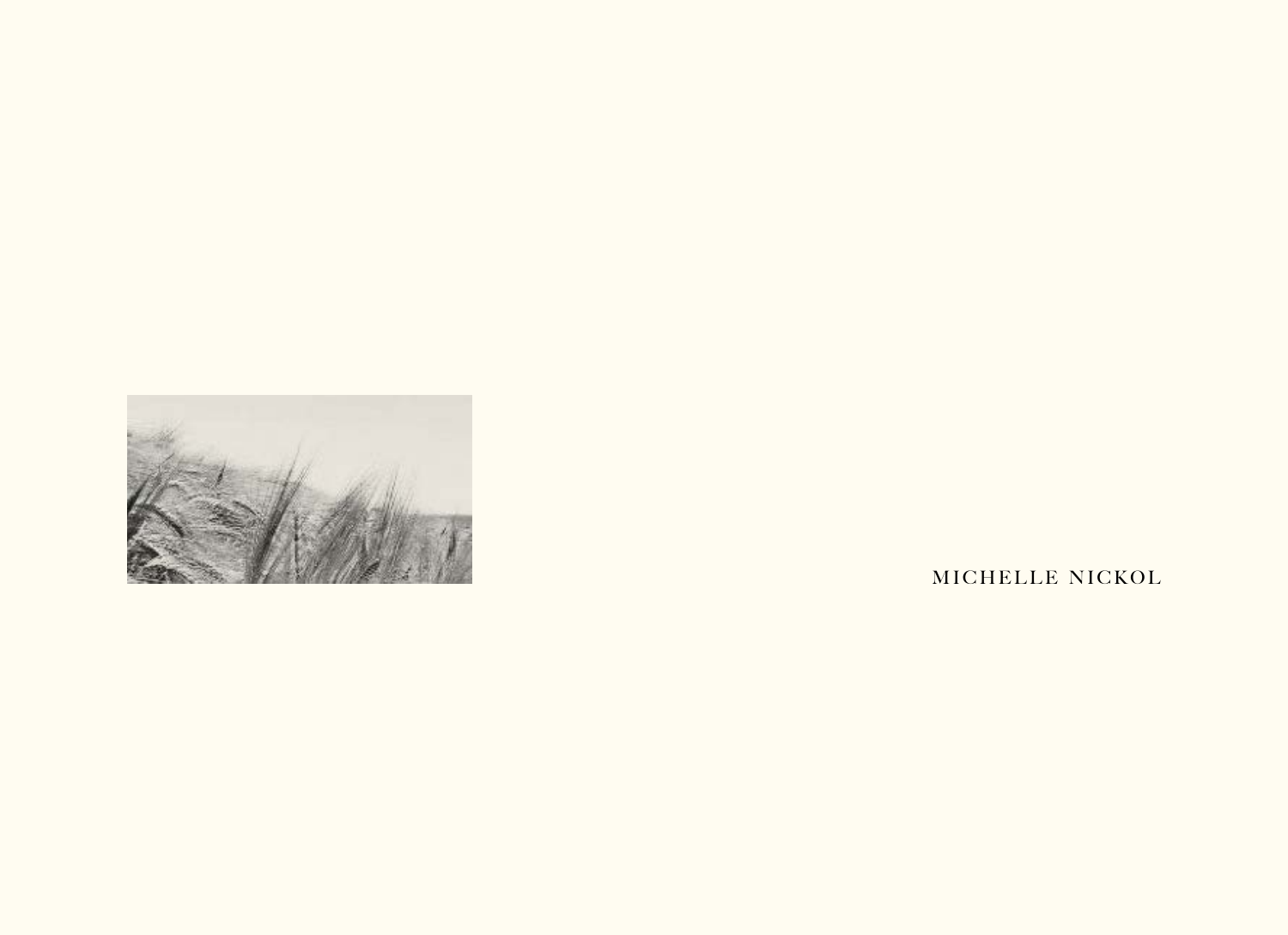## Song for G.S.

Song For G. S.

It's natural.

Some of it science applied among chicks and shuffles. Morning precedes the backdrop, pigeons organize some skitter, a pastry-chef-

sky says *Here's some new calories for you, here's a little more sweet.* Neither friend nor foe, just a train ride from one place to another—

> ice to mist to cloud.

Sometimes I feel like the tip of the twig—not the part that composes, but the other part, the conductor herself. Podium close to core.

Leader not led. Scratcher not scratched. A movement. A sprig. A sounding board. Then some stillness. Then some rustling in the trees.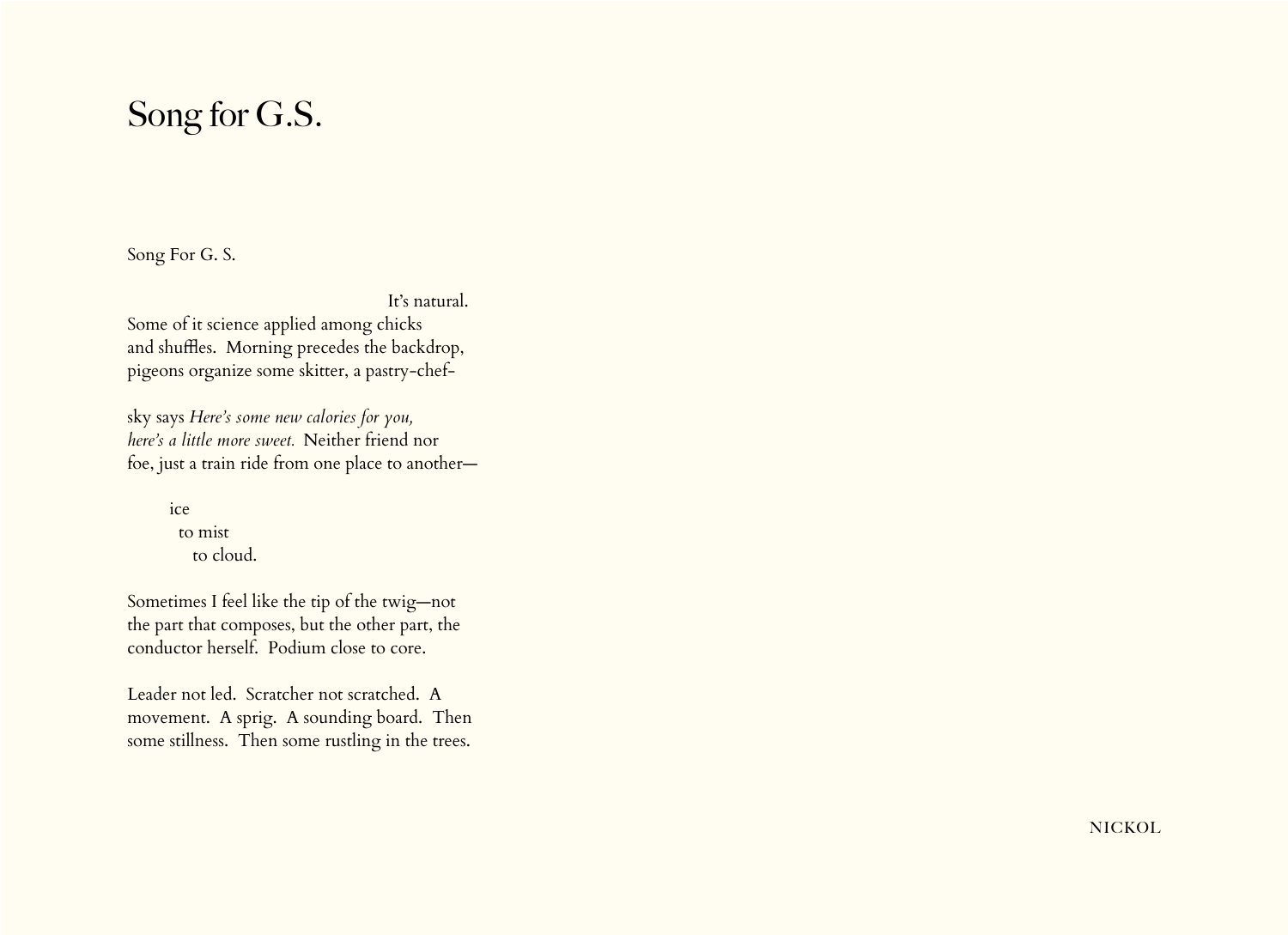### Enchanted Embankment

Synthetic day on the underpass. Tire-drub overhead. Pool of lost souls huddle like hubcaps, hands clasped without fists or gloves. Cement and weed-stuffs

skirt the rise. Scatterings of cans, paper scraps, sparkle shards. Enchanted shadow/light/shadow that old trance around the fire. Shards of joy

pass around. Drainage-trout sightings. Other fish held at wrist length. Routing, routing for the next downsize.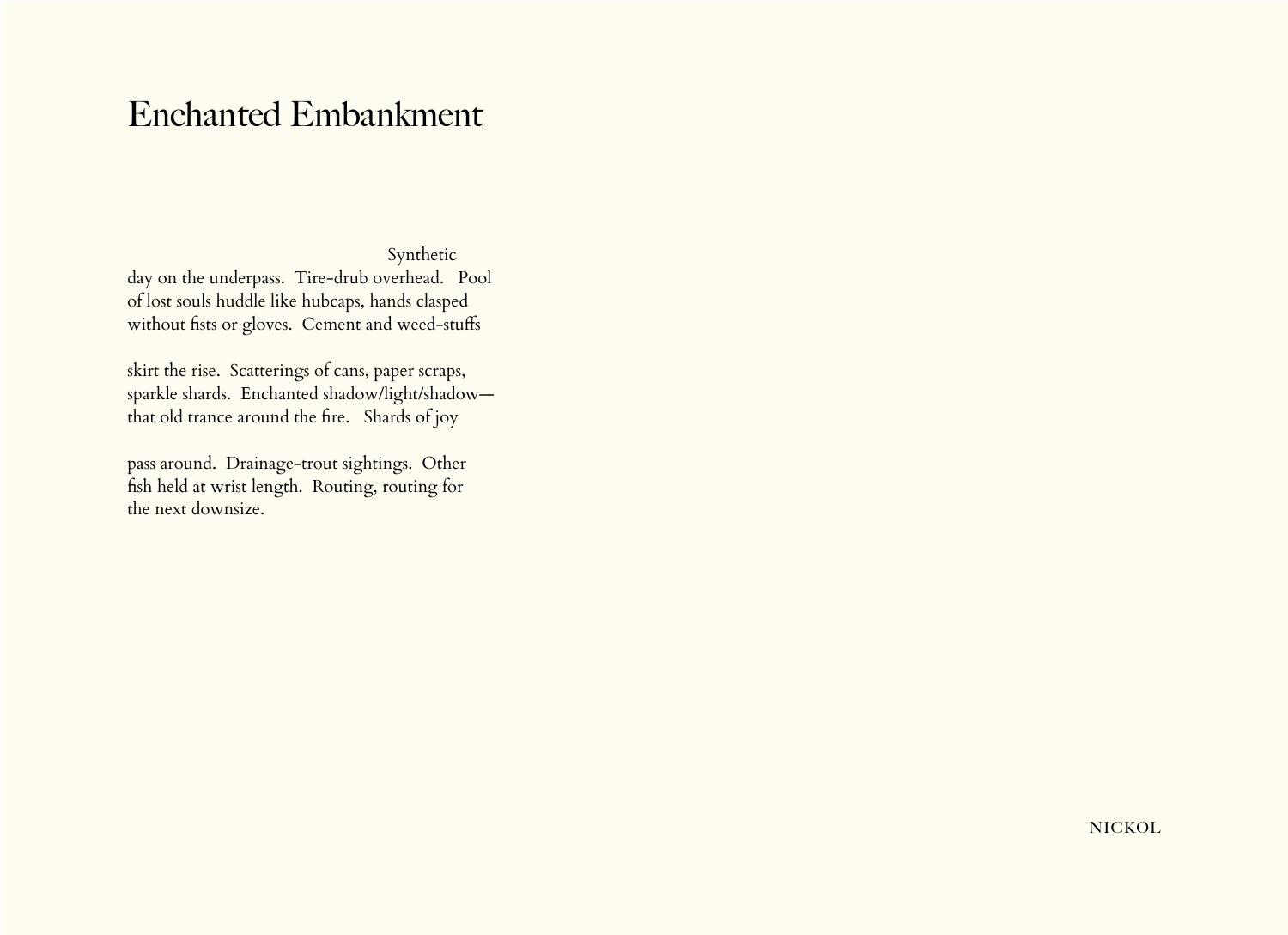## Partly About My

#### A hard

freeze has knocked a prickly pear from its perch. The outcome is flurid. Flurid doves down more than one safe perch. The flurid results are far

from expected, escalating as we stand here watching the flurid watching. What I wouldn't give for some potassium right now or a pear-

shaped rumba. *Hey, your rumba hair's on fire,* I long to tell the check-out man at the convenience store who ignores me, but I think better—convenience

not being all about *moi* and only part of the overall game plan. An unplanned shaft of light, warble of an indigenous bird and a flock of I/Thou are my necessary

angles. My sorted out ignitions. My flashpoints.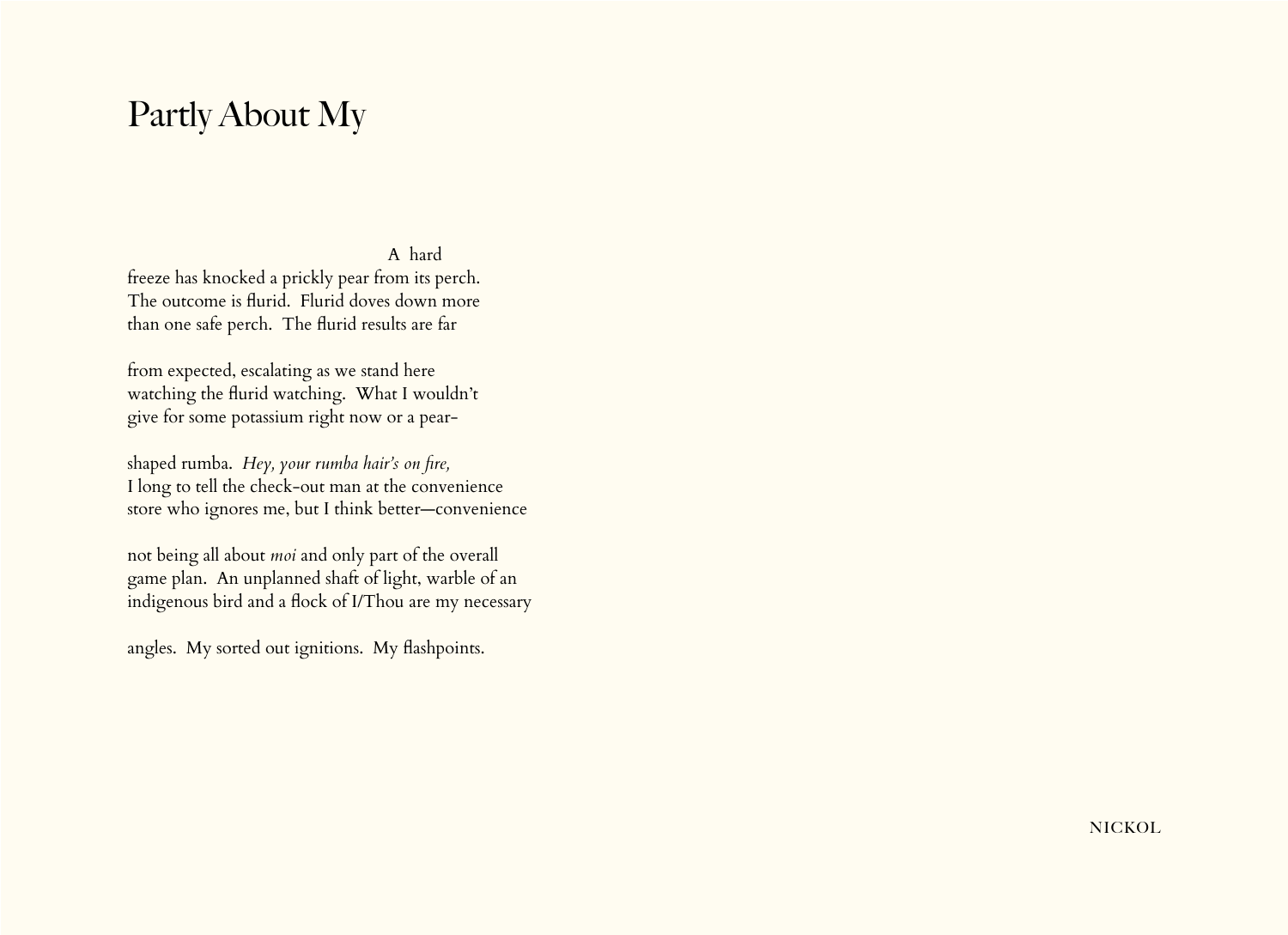# Rey D.O.

 You trust the aimless billboards along the mind's highway, those spokespersons on the rebate road lit by undisclosed sources (corn based, recyclable,

slow-foodish rehashes or partial hashes of twigs, sand, leaves arching over a pond reflecting a rear view start to the journey). Caches of tar

and asphalt's nuanced creamed corn texture gurgle beneath road hum. Renovations of old routes blare from the radio: *ipso facto, ipso* 

*facto to you and yours; ipso ipso—ipso facto*  even the words flatten and fob. Even the sponsors tip their felted hats.